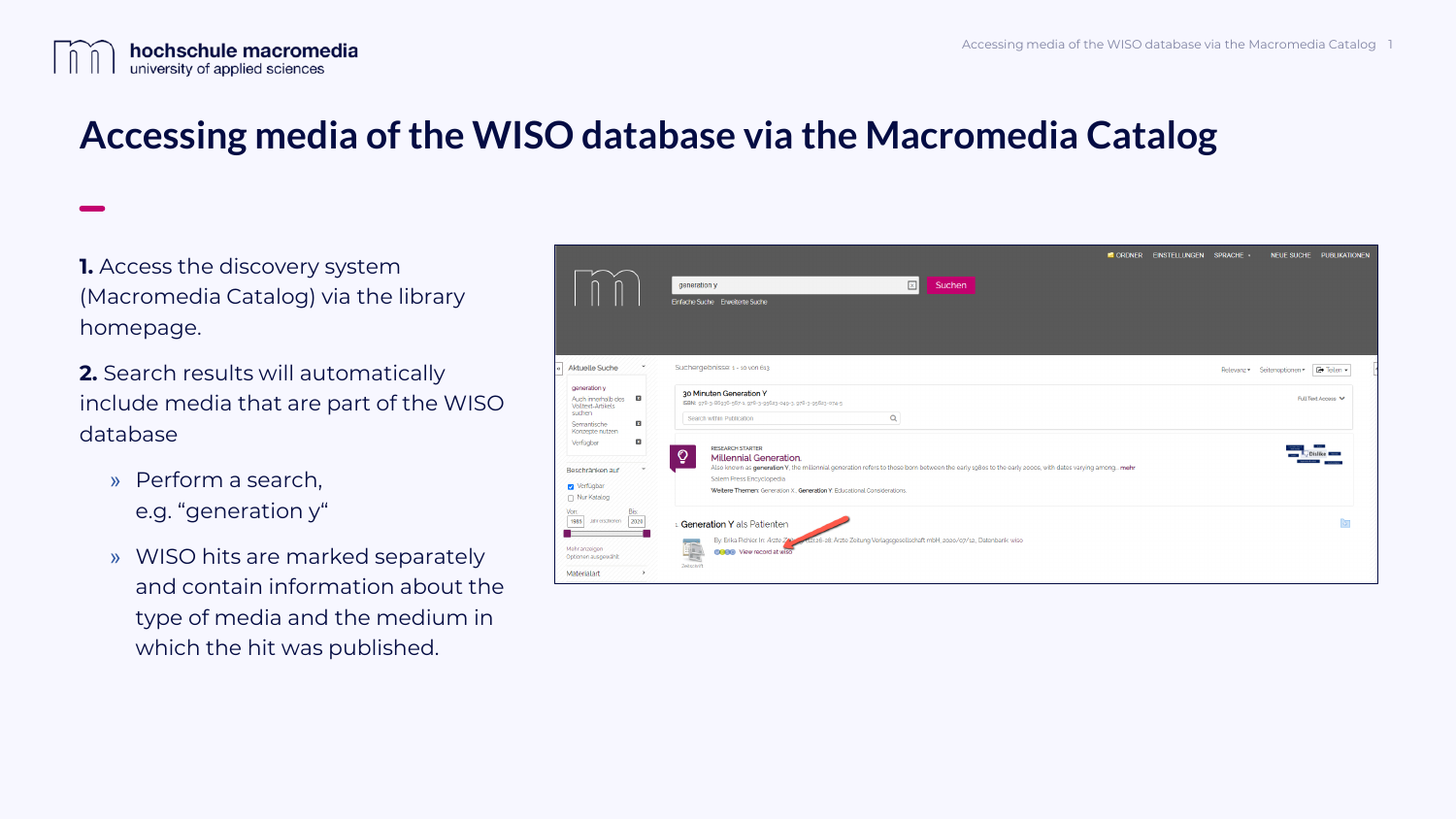

**3.** By clicking on "View record at wiso" (see screenshot) the article opens automatically in the WISO database and can either be read online or downloaded as pdf.

**4.** Click on "Back to search" to navigate to the standard WISO search interface.

In this way, the search can be continued specifically in WISO if required.



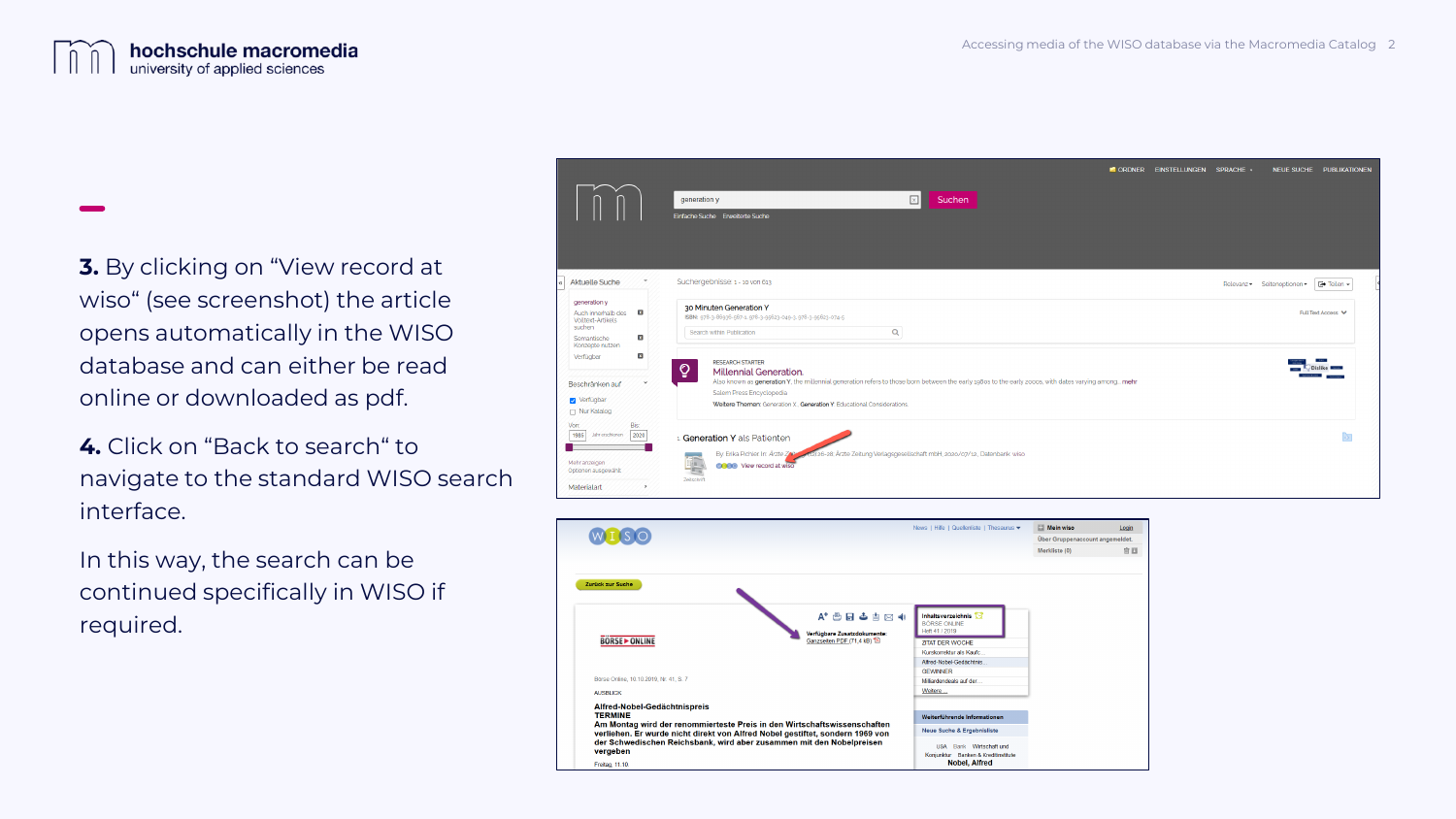

**5.** If you want to search for a specific journal, you can do this by clicking on the "Publications" button.

**6.** The title of the desired magazine or a search term for specific magazines is entered in the search slot, e.g. "Wirtschaftswoche".

|                                                             | wirtschaftswoche<br>Keep search limiters                 | $\times$ | FOLDER<br>Search | <b>PREFERENCES</b> | LANGUAGE +  | <b>NEW SEARCH</b> | <b>PUBLICATIONS</b> |
|-------------------------------------------------------------|----------------------------------------------------------|----------|------------------|--------------------|-------------|-------------------|---------------------|
| $\checkmark$<br><b>Current Search</b>                       | Search Results: 1 - 2 of 2                               |          |                  |                    | Relevance • | Page Options *    | Share +             |
| wirtschaftswoche                                            | 1. Wirtschaftswoche                                      |          |                  |                    |             |                   |                     |
| $\check{ }$<br>Limit your results<br>Peer Reviewed Journals | ISSN: 0042-8582. Business (General).<br>Full Text Access |          |                  |                    |             |                   |                     |
|                                                             | 2. WirtschaftsWoche - BörsenWoche                        |          |                  |                    |             |                   |                     |
|                                                             | Full Text Access                                         |          |                  |                    |             |                   |                     |

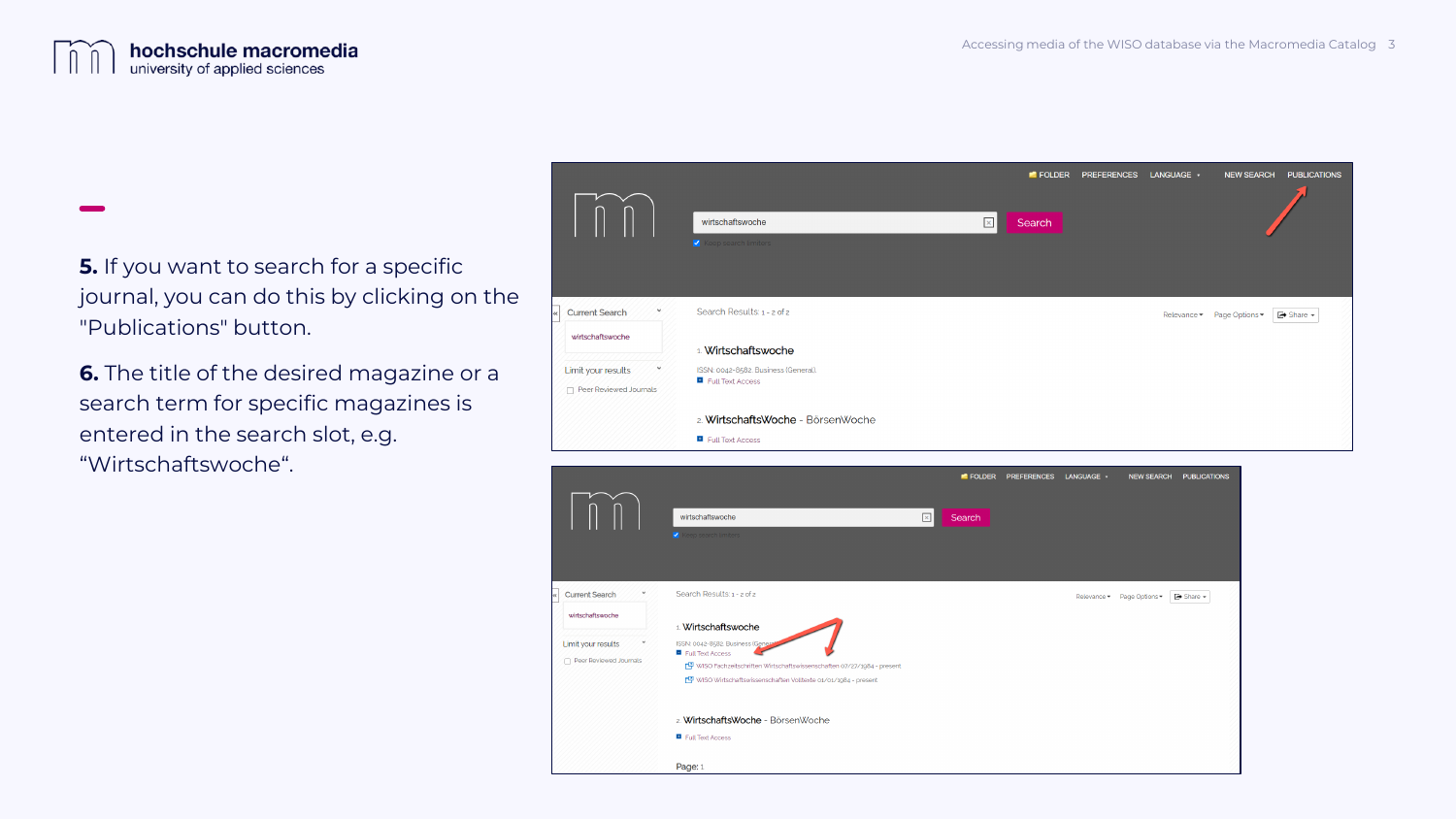

**7.** The search hits displayed here are mainly journals. By clicking on "Full text access" and another click on one of the opening links, the journal can be opened in WISO.

» Here the table of contents of the current issue is displayed. In the navigation to the right, all available volumes and issues are accessible.

|                                                                                                                                           | News   Hilfe   Quellenliste   Thesaurus ▼<br><b>Nein wiso</b><br>Login                                                                                                                                                                                                                         |
|-------------------------------------------------------------------------------------------------------------------------------------------|------------------------------------------------------------------------------------------------------------------------------------------------------------------------------------------------------------------------------------------------------------------------------------------------|
|                                                                                                                                           | Über Gruppenaccount angemeldet.                                                                                                                                                                                                                                                                |
|                                                                                                                                           | 會国<br>Merkliste (0)                                                                                                                                                                                                                                                                            |
| Zurück zur Suche                                                                                                                          |                                                                                                                                                                                                                                                                                                |
|                                                                                                                                           | 画<br>ځ<br>G<br>Jahrgang                                                                                                                                                                                                                                                                        |
| ■Wirtschafts<br>■Woche<br><b>Inhaltsverzeichnis</b><br>Heft 1 / 2020 - 12 Dokumente<br>F Auswahl anzeigen   Auswahl merken<br>$\Box$ alle | 2019<br>2018<br>2017<br>2016<br>2020<br>2013 2012 2011<br>2015<br>2014<br>2010<br>2009<br>2008<br>2007<br>2006<br>2001<br>2005<br>2004<br>2003<br>2002<br>1998<br>1997<br>1996<br>2000<br>1999<br>1994<br>1993<br>1992<br>1991<br>1995<br>1989<br>1988<br>1987<br>1986<br>1990<br>1984<br>1985 |
| □曽<br>Die Maschinenflüsterer                                                                                                              | S. 080                                                                                                                                                                                                                                                                                         |
| □曽<br>Der Selbstversuch                                                                                                                   | Ausgabe<br>S. D003                                                                                                                                                                                                                                                                             |
| □曽<br>Sie sehnen sich nach Nähe                                                                                                           | Heft 1 / 2020<br>S. D004<br>Heft 49 / 2020                                                                                                                                                                                                                                                     |
| □曽<br><b>Den Albtraum leben</b>                                                                                                           | Heft 48 / 2020<br>S. D010                                                                                                                                                                                                                                                                      |
| 口曽<br><b>Vorteil des First Mover</b>                                                                                                      | Heft 47 / 2020<br>S. D011                                                                                                                                                                                                                                                                      |
| □曽<br><b>Excel und Fax sind keine Lösung</b>                                                                                              | Heft 46 / 2020<br>S. D012<br>Sonderheft Weltmarktführer                                                                                                                                                                                                                                        |
| 口曽<br>Was denkt der andere?                                                                                                               | S. D013<br>Heft 45 / 2020                                                                                                                                                                                                                                                                      |
| □曽<br>Runter mit den Kosten                                                                                                               | Heft 44 / 2020<br>S. D014<br>Heft 43 / 2020                                                                                                                                                                                                                                                    |
| □曽<br>Umweltschutz säen                                                                                                                   | S. D015<br>Heft 42 / 2020                                                                                                                                                                                                                                                                      |
| □曽<br>Digitalisierung nach Maß                                                                                                            | S. D016<br>Heft 41 / 2020                                                                                                                                                                                                                                                                      |
| ο<br>Der rettende Roboter                                                                                                                 | Heft 40 / 2020<br>S. D017<br>Heft 39 / 2020                                                                                                                                                                                                                                                    |
| 口曽<br><b>Lektion Flurfunk</b>                                                                                                             | S. D018<br>Heft 38 / 2020                                                                                                                                                                                                                                                                      |
| $\Box$ alle                                                                                                                               | Heft 37 / 2020                                                                                                                                                                                                                                                                                 |
|                                                                                                                                           |                                                                                                                                                                                                                                                                                                |